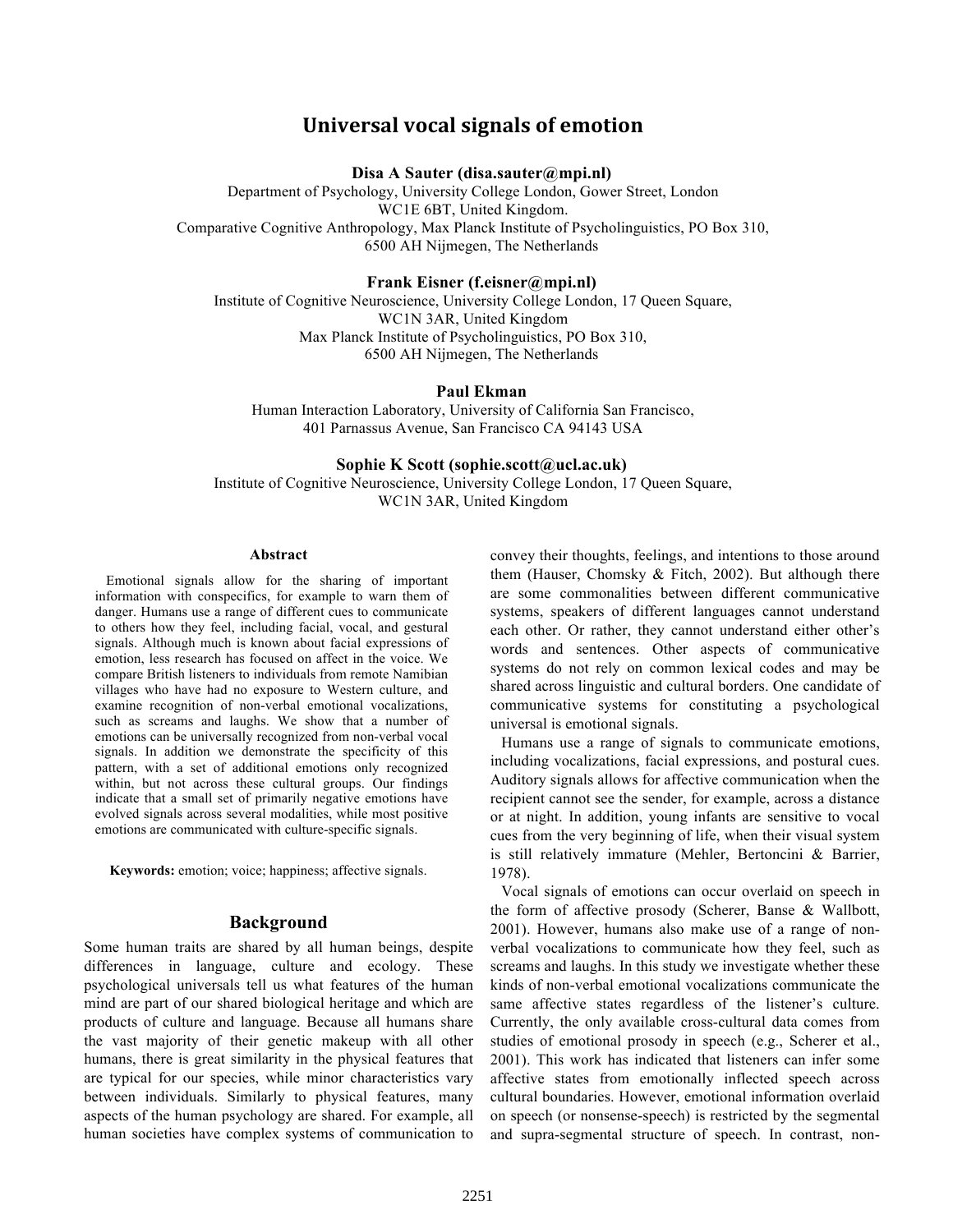verbal vocalizations are relatively "pure" expressions of emotions. Furthermore, no study to date has investigated emotion recognition from the voice in a population that has had no contact with other cultural groups, through media or personal contact.

We examined the universality of vocal signals of emotions using the two-culture approach, in which participants from two populations that are maximally different in terms of language and culture are compared (Norenzayan & Heine, 2005). The claim of universality is strengthened to the extent that the same phenomenon is found in both groups. This approach has previously been used in work demonstrating the universality of emotional facial expressions of the emotions happiness, anger, fear, sadness, disgust, and surprise (Ekman, Sorenson & Friesen, 1969), a result that has now been extensively replicated using different sets of facial signals (Elfenbein & Ambady, 2002).

In order to investigate whether emotional vocalizations universally communicate affective states, we compared British English speakers with the Himba, a semi-nomadic, pastoral people living in the Kaokoland region in Northern Namibia. The Himba live completely traditional lives, with no electricity, water, formal education, or any contact with Western culture or people.

## **Methods**

#### **Stimuli**

The stimuli were taken from a previously validated set of nonverbal vocalisations of negative and positive emotions (Sauter, Calder, Eisner & Scott, 2009; Sauter & Scott, 2007)*.* The stimulus set was comprised of ten tokens of each of nine emotions: achievement, amusement, anger, disgust, fear, sensual pleasure, relief, sadness, and surprise, based on demonstrations that all of these categories can be reliably recognized from non-verbal vocalizations by Western listeners. The sounds were produced by two male and two female native English speakers and the stimulus set was matched for peak amplitude. Further information about the stimuli is available in Sauter et al. (2009).

## **Participants**

The Western sample consisted of 25 native British English speakers (10 male, 15 female; mean age 28.7 years). Twentynine participants (13 male, 16 female) from Himba settlements in Northern Namibia comprised the non-Western sample. The Himba do not have a system for measuring age, but no children or very old adults were included in the study.

## **Design and Procedure**

In this study, we used an adapted version of a task used in previous cross-cultural research on recognition of emotional facial expressions (Ekman et al., 1969). In the original task, a participant heard a story about a person feeling in a particular way and was then asked to choose which of three emotional facial expressions fit with the story. This task is suitable for use with a pre-literate population, as it requires no ability to read – unlike the forced-choice format that is common in emotion perception studies. Furthermore, the current task is particularly well suited to cross-cultural research, as it does not rely on the translation of precise emotion terms. The original task included three response alternatives on each trial, with all three stimuli presented simultaneously. However, as sounds necessarily extend over time, the response alternatives in the current task had to be presented sequentially. Thus, participants were required to remember the other response alternative(s) whilst listening to the current response option. In order to avoid overloading the participants' working memory, the number of response alternatives in the current study was reduced to two.

The Western participants were tested in the presence of an experimenter; the Himba participants were tested in the presence of two experimenters and one translator. For each emotion, the participant was told a short emotion story describing a scenario that would elicit that emotion. After each story, the participant was asked how the person was feeling to ensure that they had understood the story. If necessary, participants could hear the story again. The emotion stories used with the Himba participants were developed together with a local person with extensive knowledge of the culture of the Himba people, who also acted as a translator during testing. The emotion stories used with the Western participants were matched as closely as possible to the Himba stories, but adapted to be easily understood by Western participants. The stories were played from recordings, spoken in a neutral tone of voice by a male native speaker each language (the Himba local language Otji-Herero and English). Once they had understood the story, the participant was played two sounds. The stimuli were produced by the experimenter pressing two computer mice in turn, each playing one of the sounds. The participant was asked which one was the kind of sound that the person in the story would make. They were allowed to hear the stimuli as many times as they need to make a decision. Participants indicated their choice on each trial by pointing to the computer mouse that had produced the sound appropriate for the story, and the experimenter inputted their response into the computer. Throughout testing, the experimenters and the translator were naïve to which response was correct and which stimulus the participant was hearing. Speaker gender was constant within any trial, with participants hearing two male and female trials for each emotion. Thus, all participants completed four trials for each of the nine emotions, resulting in a total of 36 trials. The target stimulus was of the same emotion as the story, and the distractor was varied in terms of both valence and difficulty, such that for any emotion participants heard four types of distracters: maximally and minimally easy of the same valence, and maximally and minimally easy of the opposite valence, based on confusion data from a previous study (Sauter et al., 2009). Which mouse was correct on any trial, as well as the order of stories, stimulus gender, distractor type, and whether target was first or second, was randomized for each participant.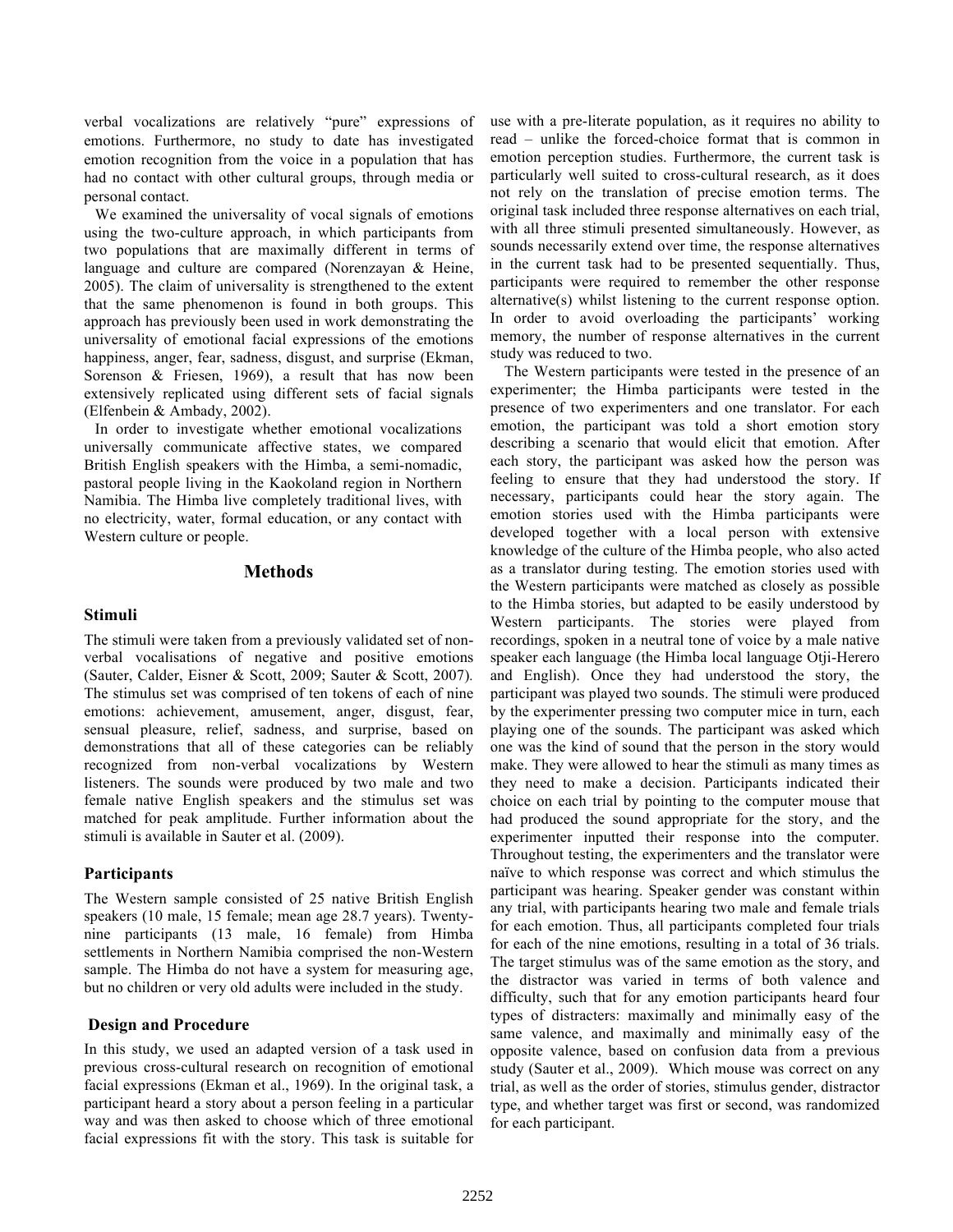# **Results**

As expected, listeners from the British sample matched the sounds to the story at a level that significantly exceeded chance ( $\chi^2 = 271.82$ , df = 1, p < 0.0001), and they performed better than would be expected by chance for each of the emotion categories ( $\chi^2$  = 96.04 (achievement), 88.36 (amusement), 81.00 (anger), 96.04 (disgust), 96.04 (fear), 51.84 (sensual pleasure), 67.24 (relief), 81.00 (sadness), and 70.56 (surprise), all df = 1, all  $p \le 0.001$ , Bonferroni corrected; See Figure 1). This replicates previous findings that have demonstrated good recognition of a range of emotions from non-verbal vocal cues both within (Sauter et al., 2009) and between (Sauter & Scott, 2007) Western cultures.

The Himba listeners also matched the sounds to the stories at a level that was significantly higher than would be expected by chance  $(\chi^2 = 271.82, df = 1, p < 0.0001)$ . For individual emotions however, they performed at better-than-chance levels only for a sub-set of the emotions  $(\chi^2 = 49.79)$ (amusement), 8.83 (anger), 27.03 (disgust), 18.24 (fear), 9.96 (sadness), and 25.14 (surprise), all df = 1, all  $p < 0.05$ , Bonferroni corrected; See Figure 1).



Figure 1: Recognition performance (%) for Western (dark bars;  $n = 25$ ) and Himba participants (light bars;  $n = 29$ ) for each emotion category. Stars indicate significantly better than chance performance (50%) for a group for a particular emotion category.

The emotions that were reliably identified by this non-Western sample comprise the set of emotions commonly referred to as the Basic Emotions (Ekman, 1992). These emotions are thought to constitute evolved functions that are shared between all human beings, both in terms of phenomenology and communicative signals. Notably, these emotions have also been shown to have universally recognizable facial expressions (Ekman et al., 1969; Elfenbein & Ambady, 2002). In contrast, vocalizations of several other emotions (achievement/triumph, relief, and sensual pleasure) were not recognized by the Himba participants, although nonverbal vocalizations of these emotions have previously been

shown to be reliably identified by several groups of Western listeners (Sauter & Scott, 2007). This pattern demonstrates that there are universally recognizable vocal signals for communicating the Basic Emotions, but that this does not extend to all affective states, including ones that can be identified by listeners from closely related cultures.

#### **Discussion**

Our results show that emotional vocal cues communicate affective states across cultural boundaries. The Basic Emotions anger, fear, disgust, happiness, sadness, and surprise, were reliably identified from vocalizations (See Figure 1). This indicates that some affective states are communicated with vocal signals that are broadly consistent across human societies, and do not require that the producer and listener share language or culture. This is consistent with research in the domain of visual affective signals. Facial expressions of the Basic Emotions are recognized across a wide range of cultures and correspond to consistent constellations of facial muscle movements (Ekman, 1999). These facial configurations produce alterations in sensory processing suggesting that they likely evolved to aid in the preparation for action to particularly important types of situations (Susskind et al., 2008). Furthermore, despite the considerable variation in human facial musculature, the facial muscles that are essential to produce the Basic Emotions are constant across individuals, suggesting that specific facial muscle structures have likely been selected to allow individuals to produce universally recognizable emotional expressions (Waller, Cray & Burrows). The consistency of emotional signals across cultures supports the notion of universal affect programs, that is, evolved systems that regulate the communication of emotions, which take the form of universal signals (Ekman, 1992). These signals are rooted in ancestral primate communicative displays. In particular, facial expressions produced by human and chimpanzees have substantial similarities (Parr, Waller & Heintz, 2008). Although a number of primate species produce affective vocalizations (Seyfarth & Cheney, 2003), the extent to which these parallel human vocal signals is as yet unknown. The data from the current study suggests that vocal signals of emotion are, like facial expressions, biologically driven communicative displays, that may be shared with non-human primates.

 In humans, the basic emotional systems are modulated by cultural norms which dictate which affective signals should be emphasized, masked, or hidden (Matsumoto, Yoo, Hirayama & Petrova, 2005). In addition, culture introduces subtle adjustments of the universal programs, producing differences in the appearance of emotional expression across cultures (Elfenbein & Ambady, 2002). These cultural variations, acquired through social learning, result in the finding that emotional signals tend to be recognized most accurately when the producer and perceiver are from the same culture. The current study could provide a preliminary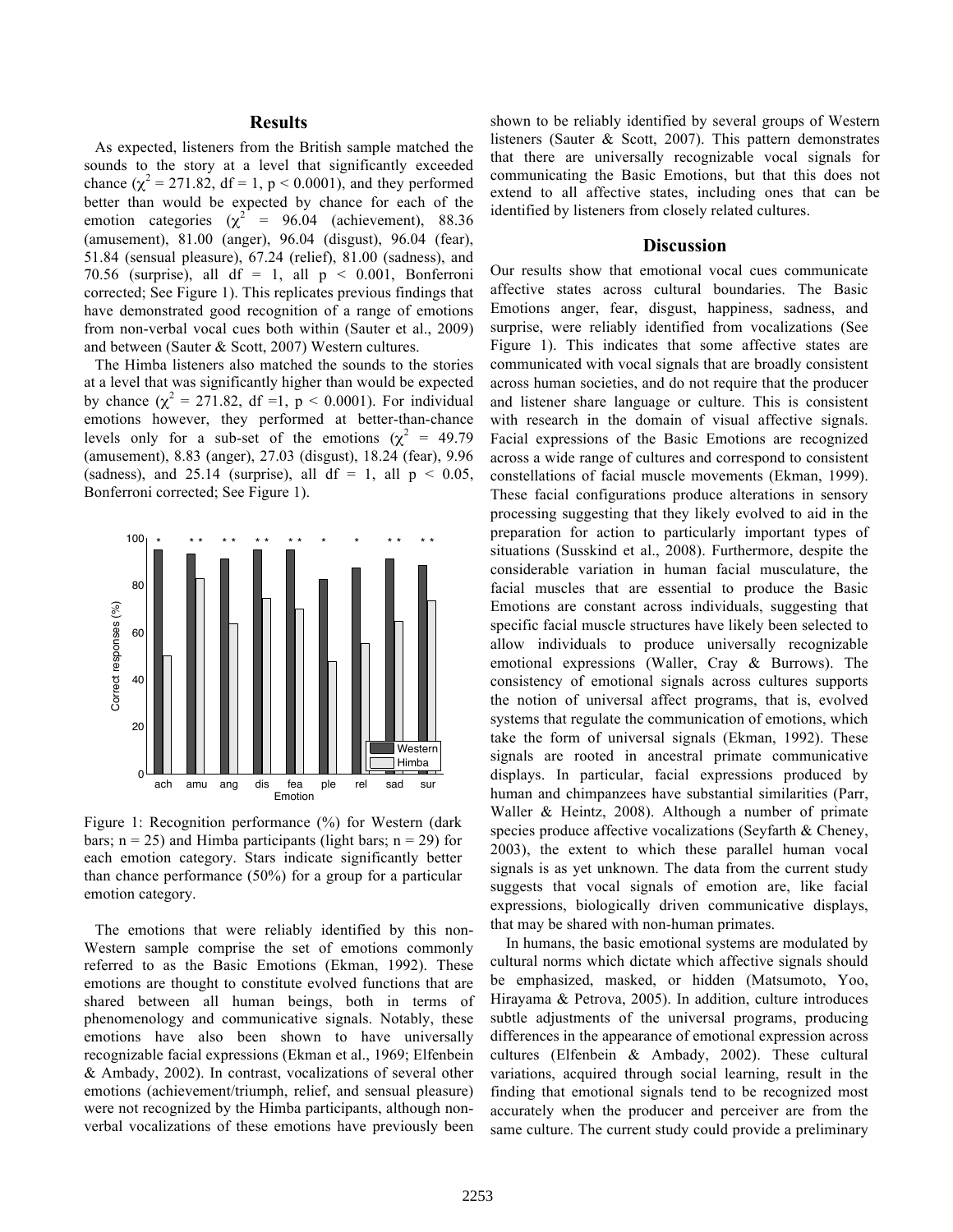demonstration of this pattern in the context of non-verbal vocalizations of emotion. It suggests that these signals are also modulated by culture-specific variation in a similar way to emotion facial expressions and affective speech prosody. Which cultural aspects are most important for modulating these different types of affective communication will be a question for future studies.

Some affective states are communicated using signals that are not shared across cultures, but specific to a particular group or region. In our study, vocalizations intended to communicate a number of positive emotions were not reliably identified by the Himba listeners. Why might this be? One possibility is that this is due to the function of positive emotions. It is well known that the communication of positive affect facilitates social cohesion with group members (Shiota, Campos, Keltner & Hertenstein, 2004). Such affiliative behaviors may be restricted to in-group members with whom social connections are built and maintained. However, it may not be desirable to share such signals with individuals who are not members of one's own cultural group. An exception may be self-enhancing displays of positive affect. Recent research has shown that postural expressions of pride are universally recognized (Tracy & Robbins, 2008). However, pride signals high social status in the sender rather than group affiliation, differentiating it from many other positive emotions.

In the current study, one type of positive vocalization was reliably recognized by both groups of participants: Listeners agreed, regardless of culture, that sounds of laughter communicated amusement, exemplified as the feeling of being tickled. Tickling triggers laugh-like vocalizations in non-human primates (Vettin & Todt, 2005) as well as other mammals (Knutson, Burgdorf & Panksepp, 2002), suggesting that it is a social behavior with deep evolutionary roots. Laughter is thought to have originated as a part of playful communication between young infants and mothers, and also occurs most commonly in both children and nonhuman primates in response to physical play (Provine, 2000). Our results support the idea that the sound of laughter is universally associated with being tickled, as participants from both groups of listeners selected the amused sounds to go with the ticking scenario. Indeed, given the well-established coherence between expressive and experiential systems of emotions (Rosenberg & Ekman, 1995), our data suggest that laughter universally reflects the feeling of enjoyment of physical play. Future work should address whether this universality extends to conceptual representations in semantic systems as well, which has been explored in the context of primarily negative emotions (Boster, 2005; Kimball Romney, Moore & Rusch, 1997).

In this study we show that a number of emotions are universally recognized from vocal signals, which are perceived as communicating specific affective states. The emotions found be recognized from vocal signals correspond to those universally inferred from facial expressions of emotions (Ekman et al., 1969), This supports theories proposing that these emotions are psychological universals and constitute a set of basic, evolved functions, that are shared by all humans. In addition we demonstrate that several positive emotions are recognized within, but not across cultural groups, which may suggest that affiliative social signals are shared only with in-group members.

# **Acknowledgments**

This research was funded by a grant from the University of London Central Research fund to D. A. S., a contribution to travel costs from the University College London Department of Psychology, and a Wellcome Trust fellowship to S. K. S. The authors would like to thank David Matsumoto for useful discussions.

# **References**

- Boster, J. S. (2005). Emotion categories across languages. In H. Cohen & C. Lefebvre (Eds.), *Handbook of Categorization in Cognitive Science*. Amsterdam: Elsevier.
- Ekman, P. (1992). An Argument for Basic Emotions. *Cognition and Emotion, 6,* 169–200.
- Ekman, P. (1999). Facial expressions. In T. Dalgleish & T. Power, (Eds.), *The Handbook of Cognition and Emotion.* Sussex, UK: John Wiley & Sons.
- Ekman, P., Sorenson, E. R., & Friesen, W. V. (1969). Pancultural elements in facial displays of emotion. *Science, 164,* 86–88.
- Elfenbein, H. A., & Ambady, N. (2002). On the universality and cultural specificity of emotion recognition: A metaanalysis. *Psychological Bulletin, 128,* 203–235.
- Hauser, M. D., Chomsky, N., & Fitch, W. T. (2002). The faculty of language: what is it, who has it, and how did it evolve? *Science, 298,* 1569–1579.
- Kimball Romney, A., Moore, C. C. & Rusch., C. D. (1997). *Proceedings of the National Academy of Sciences of the USA, 94,* 5489-5494.
- Knutson, B., Burgdorf, J., & Panksepp, J. (2002). Ultrasonic vocalizations as indices of affective states in rats. *Psychological Bulletin, 128,* 961–977.
- Matsumoto, D., Yoo, S. H., Hirayama, S., & Petrova, G. (2005). Development and validation of a measure of display rule knowledge: the display rule assessment inventory. *Emotion, 5,* 23–40.
- Mehler, J., Bertoncini, J., & Barriere, M. (1978). Infant recognition of mother's voice. *Perception, 7,* 491–497.
- Norenzayan, A., & Heine, S. J. (2005). Psychological Universals: What are they and how can we know? *Psychological Bulletin, 131,* 763–784.
- Parr, L. A., Waller, B. M., & Heintz, M. (2008). Facial expression categorization by chimpanzees using standardized stimuli. *Emotion, 8,* 216–231.
- Provine, R. R. (2000). *Laughter: A Scientific Investigation.* London, UK: Faber and Faber.
- Rosenberg, E. L., & Ekman, P. (1994). Coherence between